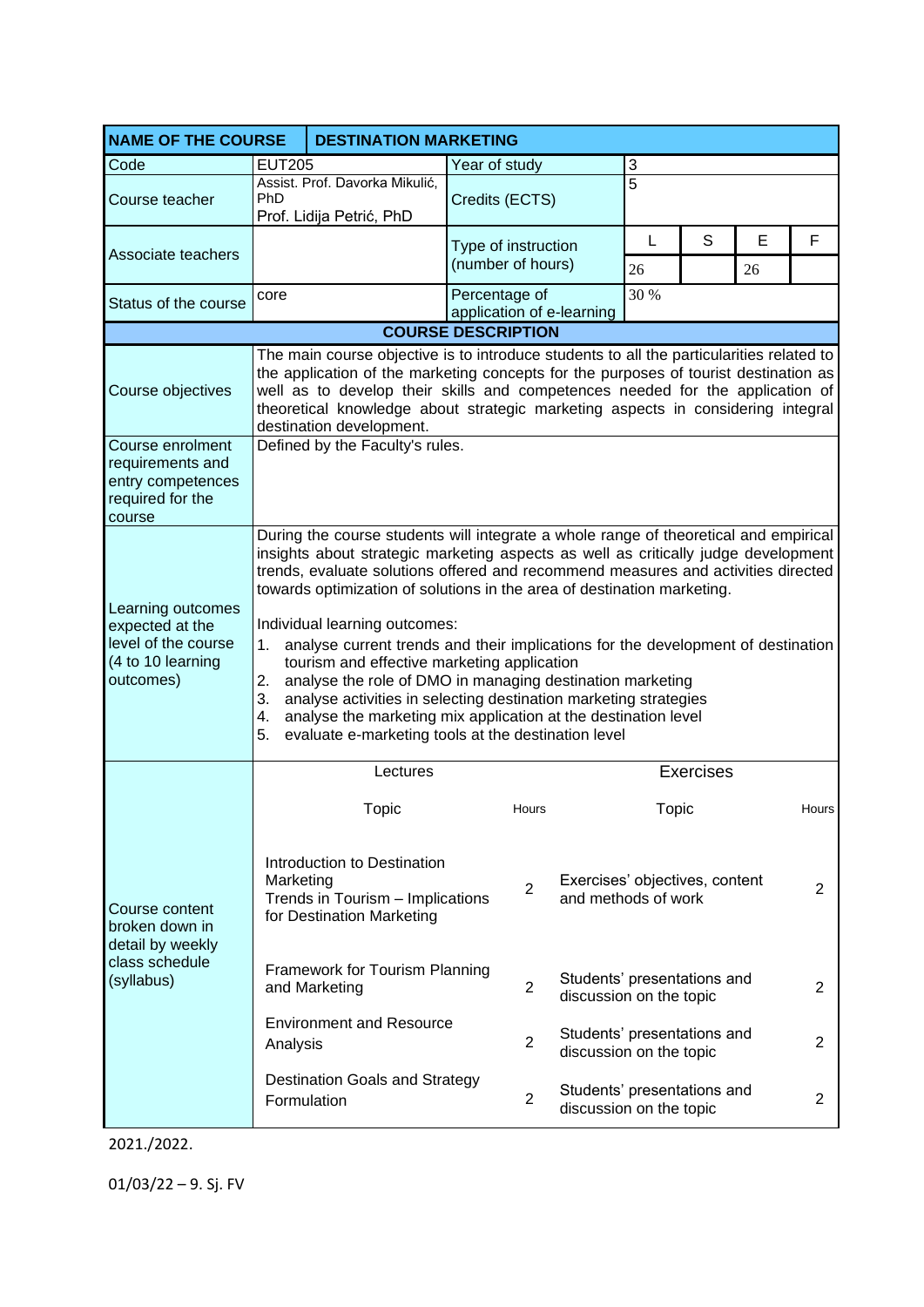|                                                                                                                                    | <b>Target Marketing and Destination</b><br><b>Positioning Strategy</b>                                                                                                                                                                                                                                                                              |                                                                                                                                               |                  | $\overline{2}$                                         | Students' presentations and<br>discussion on the topic |                                                        |   |  |  |
|------------------------------------------------------------------------------------------------------------------------------------|-----------------------------------------------------------------------------------------------------------------------------------------------------------------------------------------------------------------------------------------------------------------------------------------------------------------------------------------------------|-----------------------------------------------------------------------------------------------------------------------------------------------|------------------|--------------------------------------------------------|--------------------------------------------------------|--------------------------------------------------------|---|--|--|
|                                                                                                                                    | <b>Destination Branding</b>                                                                                                                                                                                                                                                                                                                         |                                                                                                                                               |                  | $\overline{2}$                                         | Students' presentations and<br>discussion on the topic |                                                        |   |  |  |
|                                                                                                                                    | <b>Destination Marketing Mix</b><br>Strategy                                                                                                                                                                                                                                                                                                        |                                                                                                                                               |                  | $\overline{2}$                                         |                                                        | Students' presentations and<br>discussion on the topic | 2 |  |  |
|                                                                                                                                    | <b>Product Strategy</b>                                                                                                                                                                                                                                                                                                                             |                                                                                                                                               |                  | $\overline{c}$                                         |                                                        | Students' presentations and<br>discussion on the topic |   |  |  |
|                                                                                                                                    | <b>Pricing Strategy</b>                                                                                                                                                                                                                                                                                                                             |                                                                                                                                               |                  | $\overline{2}$                                         | Students' presentations and<br>discussion on the topic | $\overline{2}$                                         |   |  |  |
|                                                                                                                                    | <b>Distribution Strategy</b>                                                                                                                                                                                                                                                                                                                        |                                                                                                                                               | $\overline{2}$   | Students' presentations and<br>discussion on the topic |                                                        |                                                        |   |  |  |
|                                                                                                                                    | <b>Promotion Strategy</b>                                                                                                                                                                                                                                                                                                                           |                                                                                                                                               | $\overline{2}$   |                                                        | Students' presentations and<br>discussion on the topic |                                                        |   |  |  |
|                                                                                                                                    | <b>Marketing Communications Using</b><br>Digital Media Channels                                                                                                                                                                                                                                                                                     |                                                                                                                                               | $\overline{2}$   |                                                        | Students' presentations and<br>discussion on the topic |                                                        |   |  |  |
|                                                                                                                                    |                                                                                                                                                                                                                                                                                                                                                     | Regional Organization and<br>Students' presentations and<br>$\overline{2}$<br><b>Management Supporting Systems</b><br>discussion on the topic |                  |                                                        |                                                        | 2                                                      |   |  |  |
| Format of<br>instruction                                                                                                           | X lectures<br>X seminars and workshops<br>X multimedia<br>X exercises<br>$\Box$ laboratory<br>$\Box$ on line in entirety<br>X work with mentor<br>$\Box$ partial e-learning<br>$\Box$ field work                                                                                                                                                    |                                                                                                                                               |                  |                                                        | (other)                                                | X independent assignments                              |   |  |  |
| <b>Student</b><br>responsibilities                                                                                                 | Students must attend a minimum of 70% of the total number of lecturing hours.<br>Students are required to prepare and present a team project. Also, students are<br>obliged to read literature on a given topic and be able to discuss it.<br>During semester 4 quizzes will be carried out with the aim of preparing students for<br>midtermtests. |                                                                                                                                               |                  |                                                        |                                                        |                                                        |   |  |  |
| Screening student                                                                                                                  | <b>Class</b><br>attendance                                                                                                                                                                                                                                                                                                                          | 1,5                                                                                                                                           | Research         |                                                        |                                                        | Practical training                                     |   |  |  |
| work (name the<br>proportion of ECTS                                                                                               | Experimental<br>work                                                                                                                                                                                                                                                                                                                                |                                                                                                                                               | Report           |                                                        |                                                        | (Other)                                                |   |  |  |
| credits for each<br>activity so that the<br>total number of<br><b>ECTS</b> credits is<br>equal to the ECTS<br>value of the course) | Essay                                                                                                                                                                                                                                                                                                                                               |                                                                                                                                               | Seminar<br>essay | 1,5                                                    |                                                        | (Other)                                                |   |  |  |
|                                                                                                                                    | Mid-term<br>exams                                                                                                                                                                                                                                                                                                                                   | $2^*$                                                                                                                                         | Oral exam        | $\overline{c}$                                         |                                                        | (Other)                                                |   |  |  |
|                                                                                                                                    | Written exam                                                                                                                                                                                                                                                                                                                                        |                                                                                                                                               | Project          |                                                        |                                                        | (Other)                                                |   |  |  |
| Grading and<br>evaluating student<br>work in class and at<br>the final exam                                                        | *Throughout the semester, students will have an opportunity to take two midterm<br>exams. If they pass both, they are exempted from taking the final exam.                                                                                                                                                                                          |                                                                                                                                               |                  |                                                        |                                                        |                                                        |   |  |  |
|                                                                                                                                    | The examination is considered positive (a pass grade) if at least 60% of the<br>questions are correctly answered.                                                                                                                                                                                                                                   |                                                                                                                                               |                  |                                                        |                                                        |                                                        |   |  |  |
|                                                                                                                                    | The final grade will be based on the results obtained in midterm exams (each 35<br>points), seminar paper and presentation (25 points), and participation in class<br>activities (5 points).                                                                                                                                                        |                                                                                                                                               |                  |                                                        |                                                        |                                                        |   |  |  |